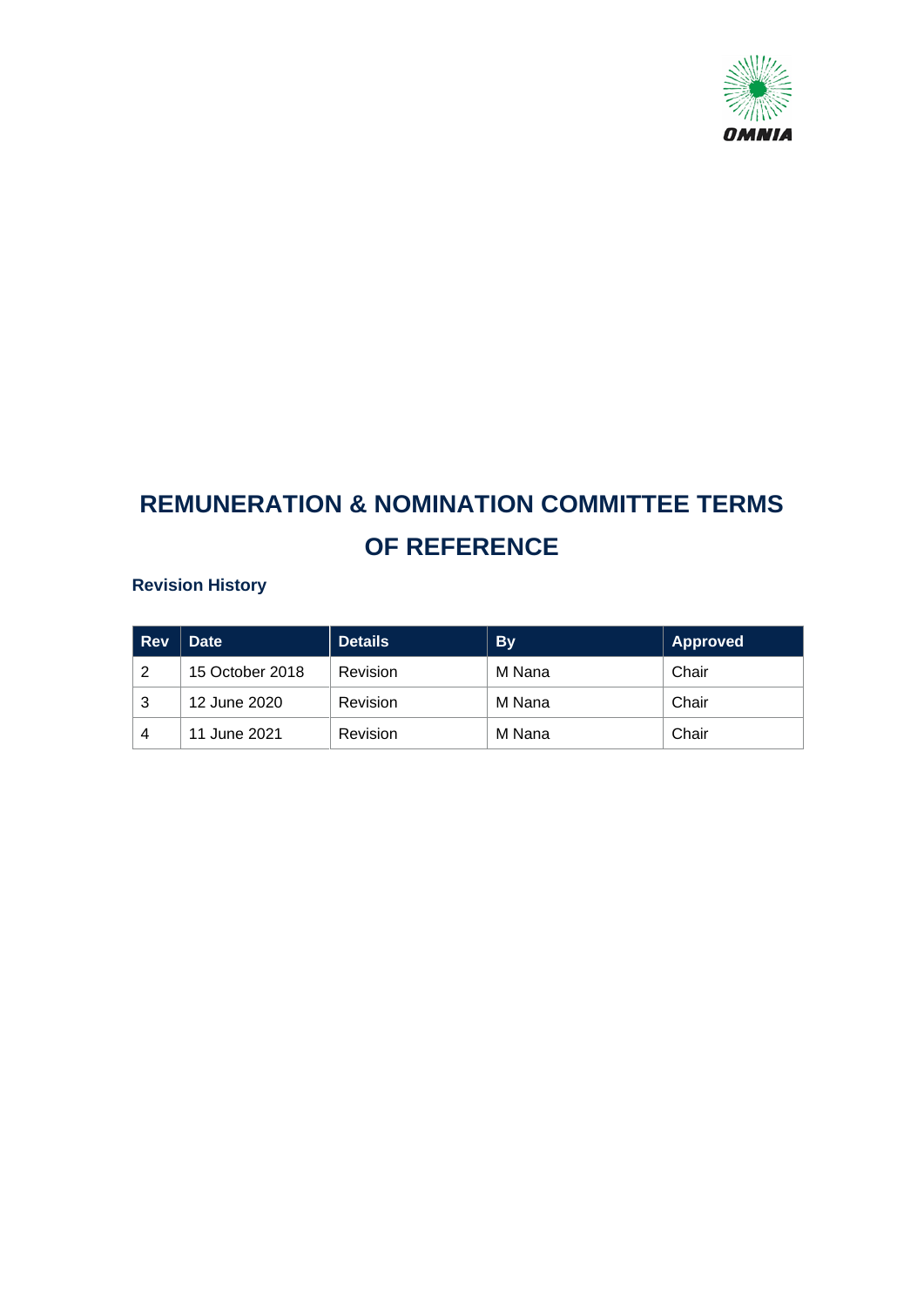Revision 04 | Effective 11 June 2021 Page **1** of **7**



#### **REMUNERATION & NOMINATION COMMITTEE CHARTER**

#### **1. INTRODUCTION**

- 1.1 In line with the recommendations of the King IV Report on Corporate Governance for South Africa (King IV), the remuneration & nomination committee (the committee) has been established by the board of directors (the board) of Omnia Holdings Limited to assist it in discharging its responsibilities to the relevant entities within Omnia.
- 1.2 In fulfilling its role and function, the committee shall work in collaboration with the other committees of the board to ensure adequate coverage of all remuneration-related matters that might form part of the mandates of such committees.

## **2. DUTIES AND RESPONSIBILITIES OF THE COMMITTEE**

#### **2.1 Responsibilities of the Committee in respect of Remuneration**

#### **Remuneration Policy and Integrated Reporting**

- 2.1.1 The committee shall oversee the development and regular review of a remuneration policy that is aligned as appropriate with the recommended practices of King IV and gives effect to the board's direction on fair, responsible and transparent remuneration to:
	- a) attract, motivate, reward and retain human capital,
	- b) promote the achievement of strategic objectives within the Group's risk appetite,
	- c) promote positive outcomes, and
	- d) promote an ethical culture and responsible corporate citizenship
- 2.1.2 The committee shall oversee the preparation of, and recommend to the board, the remuneration & nomination committee report for inclusion in the integrated annual report comprised of part one, two, and three as recommended by King IV, i.e.
	- a) the background statement, the summary of main provisions of the Remuneration Policy, and the implementation report
	- b) Part two and part three of the remuneration report shall be published on the same date as the notice to the shareholders at the AGM (annual general meeting) of the Company for the purposes of a non-binding advisory vote
- 2.1.3 In the event of the remuneration policy or implementation report not receiving the recommended minimum support from shareholders at the AGM (i.e. 25% or more of the voting rights exercised being against either or both the non-binding advisory resolutions), the committee shall perform the responding measures as recommended in King IV. This includes ensuring that the SENS (Stock Exchange News Service) announcement made after the AGM contains an invitation to the shareholders to engage with the committee in regards to the reasons for their dissenting vote; this invitation will include the manner and timing of the engagement. After the engagement process, the following shall be disclosed in the background statement (part one) of the subsequent remuneration report:
	- a) the shareholders with which the committee had engaged.
	- b) the manner and form of engagement process which was used to establish the reasons for the dissenting votes, and
	- c) the steps taken to address legitimate and reasonable objections and concerns of the shareholders

## **Remuneration Governance**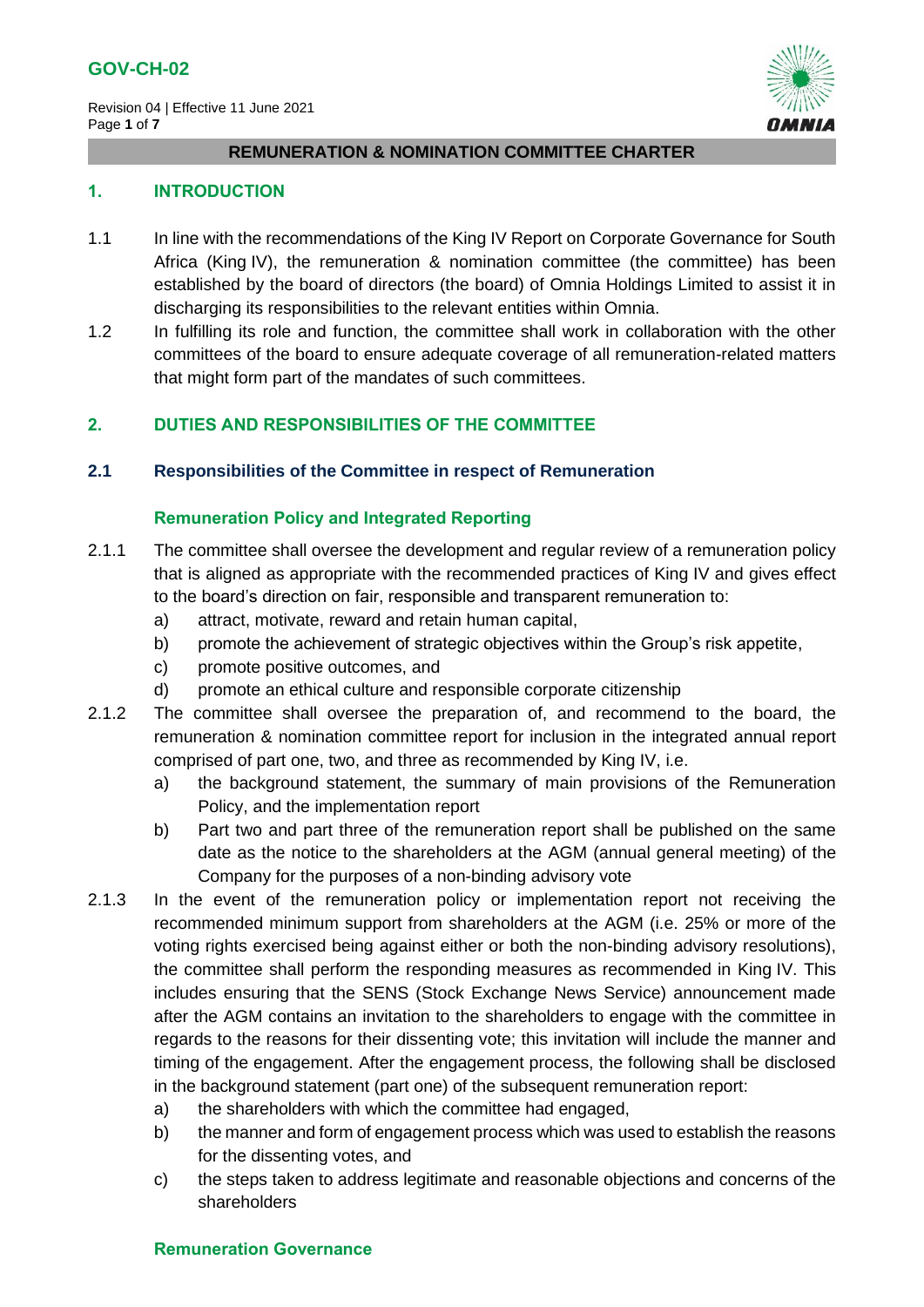

# **REMUNERATION & NOMINATION COMMITTEE CHARTER**

- 2.1.4 Make recommendations to the non-executive directors of the board regarding the remuneration of the chair of the board as and when required; it is the responsibility of the non-executive members of the board to review and determine the chair of the board's remuneration as and when required
- 2.1.5 Make decisions on an individual basis for the Chief Executive Officer ("CEO") and the CEO's direct reports, ensuring they are remunerated on a fair, responsible, transparent and competitive basis and in line with the principles of the remuneration policy. In applying the policy to the rest of the staff, the committee mandates management with an increase percentage.
- 2.1.6 Inform the board of the committee's decisions on compensation changes of executive directors and direct reports to the Group CEO
- 2.1.7 Consider the remuneration structure for non-executive directors, consider appropriate and credible benchmarks and recommend the proposed remuneration structure for nonexecutive directors to shareholders for approval at the AGM
- 2.1.8 Ensure that a process exists for setting and administering remuneration at all levels of the Group and objectively monitor the credibility of the Group's remuneration systems
- 2.1.9 Identify appropriate comparative groups and review current industry practice including professional executive recruitment developments and trends
- 2.1.10 Regularly review and be aware of developments in methods of remunerating executive directors and senior executives to ensure that the mix of fixed and variable pay, in cash, shares and other elements is competitive, sustainable, meets the Group's operational requirements, strategic objectives and is aligned to the remuneration policy as well as best market practices so as to promote positive outcomes
- 2.1.11 Ensure that all benefits, including retirement and other financial arrangements, are justified and that a process exists to ensure that same are correctly valued
- 2.1.12 Approve specific payments to the Chief Executive Officer, executive directors and senior executives in the Group in respect of long term incentives such as the Omnia Share Plan, or short term incentives, and sign off on the individual and total awards to such individuals

# **Performance Measurement and Incentive Plans**

- 2.1.13 Ensure an adequate performance management system which is in line with the strategic objectives of the Group and annually review the nature and adequacy of the performance measurement methodology applied throughout the Group
- 2.1.14 Ensure that all forms of remuneration and incentivisation across the Group are performance-related, based on the principles and parameters of the Remuneration Policy
- 2.1.15 Regularly review incentive plans to ensure their effectiveness, affordability and continued contribution to achieving the strategic objectives of the Group

# **Executive Succession Planning**

2.1.16 Ensure that an adequate, formal, executive succession plan and framework exists for the Group and that any gaps in key succession plan positions are reported to the board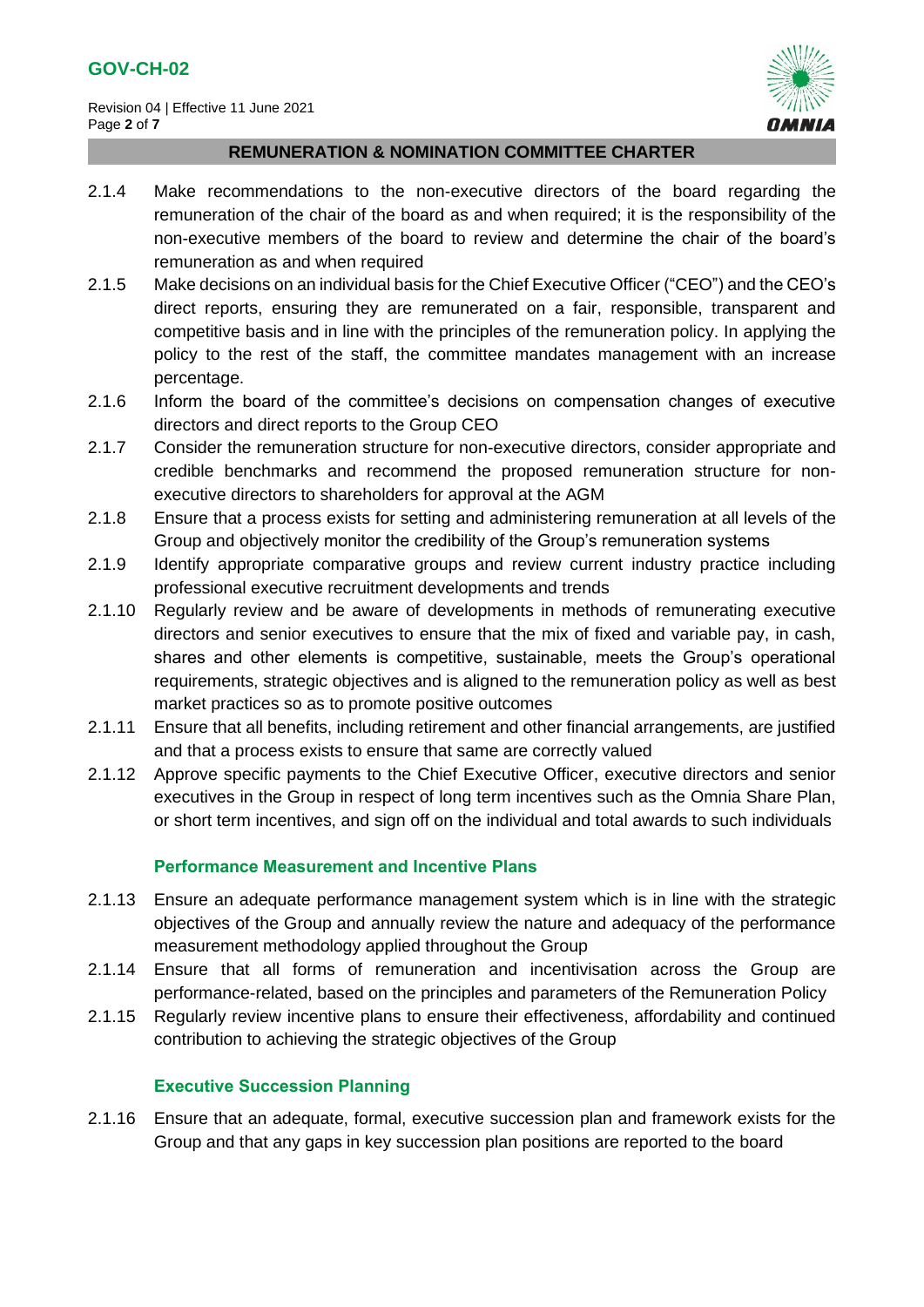Revision 04 | Effective 11 June 2021 Page **3** of **7**



#### **REMUNERATION & NOMINATION COMMITTEE CHARTER**

#### **Labour and employment**

2.1.17 Review labour and employment relationships within the Group, and contributions toward the educational development of employees

## **2.2 Responsibilities of the Committee in respect of Nomination**

# **Board composition**

- 2.2.1 Annually consider the composition of the board to ensure that it comprises a majority of non-executive directors (NEDs), most of whom are independent, and an appropriate balance of knowledge, skills, experience and independence, for it to discharge its governance role and responsibilities objectively and effectively;
- 2.2.2 Annually review the structure, size and composition of the board and make recommendations to the board as deemed necessary based on the factors listed in King IV or as the situation requires
- 2.2.3 Annually consider and promote the diversity of the board to motivate better decision-making and effective corporate governance
- 2.2.4 Monitor the performance of the board against targets for race and gender representation
- 2.2.5 Annually evaluate the independence of non-executive directors
- 2.2.6 Annually assess all independent non-executive directors who have served for longer than 9 (nine) years and report to the board on the outcome of such assessment

# **Nomination and Appointment of Directors**

- 2.2.7 When required, identify appropriate candidates for nomination as directors of the company and make recommendations to the board for the appointment of appropriate candidates
- 2.2.8 Make recommendations to the board on the appointment of the chair of the board and LID (lead independent director) from the members of the board, as and when required
- 2.2.9 Consider the re-election by shareholders of any director of the company under the 'retirement by rotation' provisions in the company's Memorandum of Incorporation having due regard for their performance and ability to continue to contribute to the board in light of the knowledge, skills and experience required, including the need to invigorate the board's capabilities by introducing members with new expertise and perspectives, and make appropriate recommendations to the board
- 2.2.10 As and when required, identify and recommend to the board suitable candidates for the positions of CEO and Group Finance Director

## **Performance Evaluations**

- 2.2.11 Ensure an adequate process is in place to evaluate the performance of the board and the committees of the board, and ensure that this evaluation process takes place at least every second year
- 2.2.12 Annually evaluate the performance of the CEO and ensure a process is in place to evaluate the performance of all senior executive positions reporting directly to the CEO
- 2.2.13 Annually evaluate the performance and independence of the company secretary on behalf of the board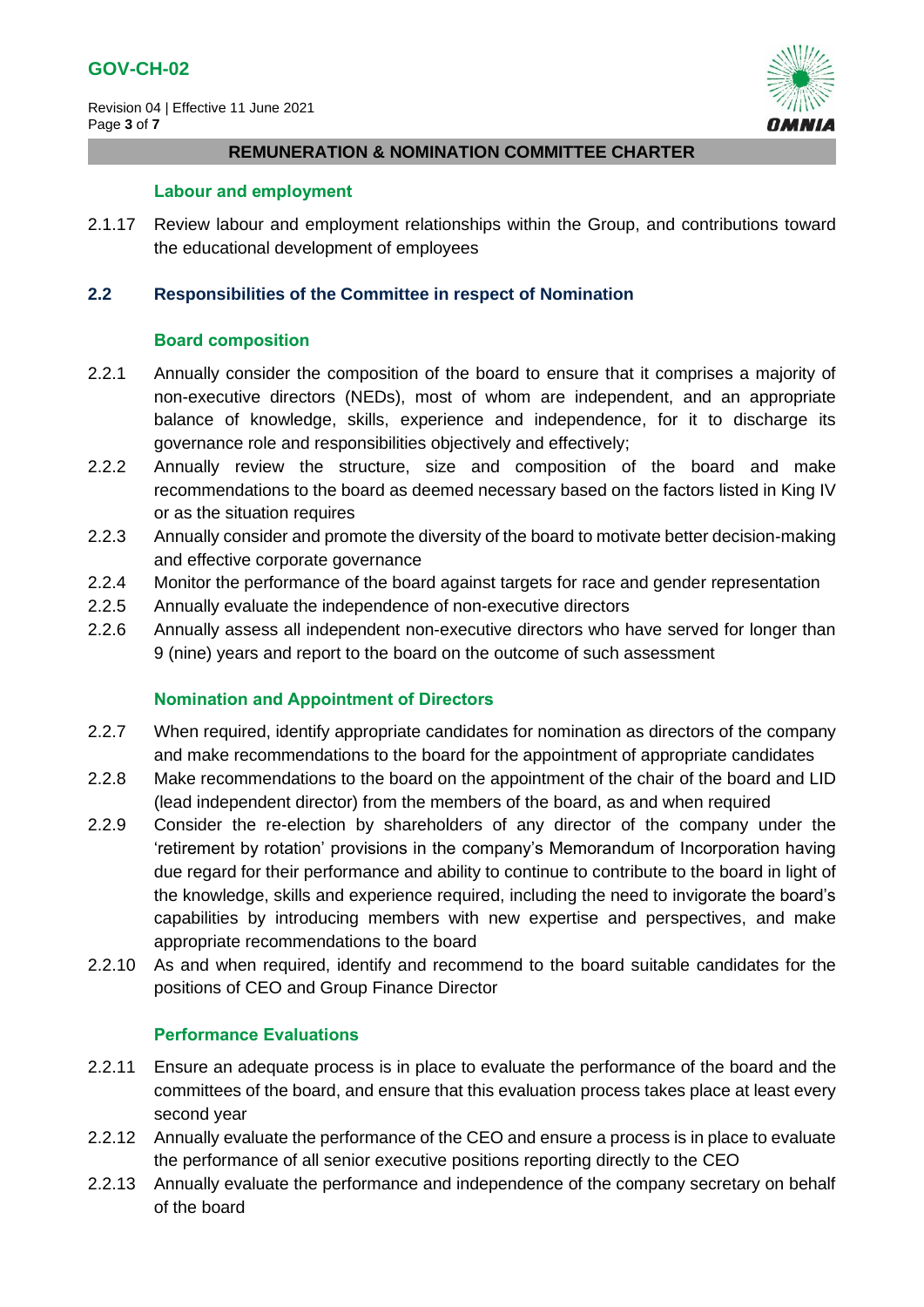Revision 04 | Effective 11 June 2021 Page **4** of **7**



#### **REMUNERATION & NOMINATION COMMITTEE CHARTER**

2.2.14 Ensure the results and recommendations of these evaluations are reported to the board and appropriately addressed in the integrated annual report, to the extent required

# **Continued Professional Development and Induction Programs**

- 2.2.15 Ensure a formal induction program exists in respect of newly-appointed directors to the board and senior executives in the Group
- 2.2.16 Ensure that a formal and ongoing program of Continued Professional Development exists for the benefit of directors of the company and senior executives in the Group

# **3. AUTHORITY AND REPORTING**

- 3.1 The committee is authorised by the board, subject to the approved process or policy, to obtain outside legal or other independent professional advice and to secure the attendance at meetings of the committee of outsiders with relevant experience and expertise if deemed necessary
- 3.2 The board supports and endorses the committee, which operates independently of management and is free of any organisational impairment

## **4. MEMBERSHIP**

- 4.1 The committee shall comprise at least three non-executive directors the majority of whom shall be independent. As a minimum, the board shall have as permanent members the chair of the board and two independent non-executive directors.
- 4.2 The board shall appoint the chair of the committee, who shall be an independent nonexecutive director who is also not the chairman of the board.
- 4.3 The chair of the committee shall be required to attend the AGM of the company and answer questions relevant to the duties of the committee.

# **5. MEETINGS**

## **5.1 Frequency**

The committee shall meet at least three times a year but may, at the discretion of the chair, meet more often. Meetings shall be scheduled in advance and no formal notice of the meeting shall be given, excluding the agenda and supporting meeting papers.

## **5.2 Attendance**

- 5.2.1 Committee members are expected to attend all meetings of the committee unless an apology with reasons has been submitted to the chair or the company secretary. The following other persons may attend meetings of the committee by invitation:
	- a) The CEO and Group human resources director shall be standing invitees to all meetings of the committee but shall be recused from the meetings when matters concerning their remuneration and/or performance are discussed.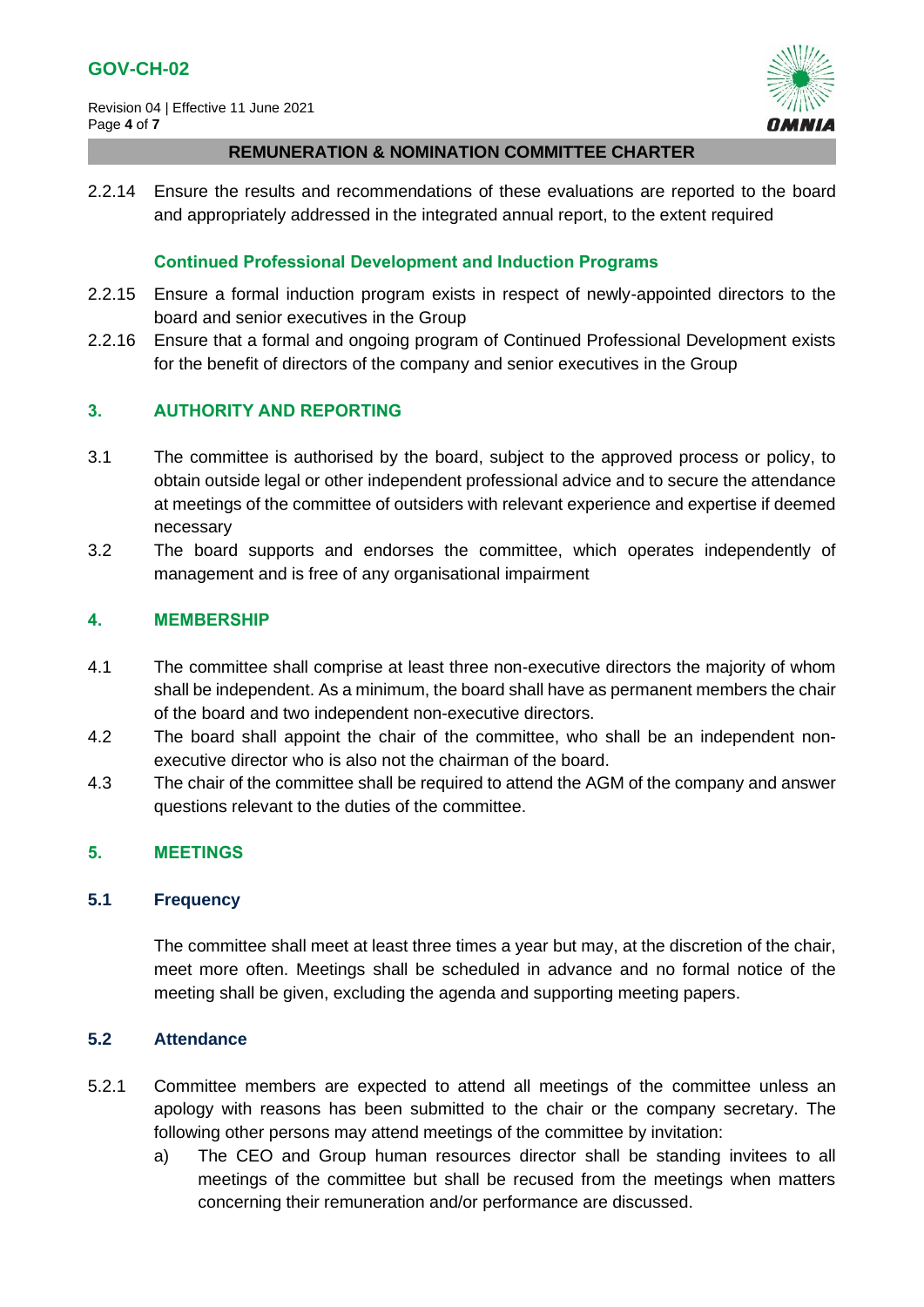

#### **REMUNERATION & NOMINATION COMMITTEE CHARTER**

- b) Any additional attendees shall be persons who, on account of their expertise, qualifications and experience in relation to these terms of reference and mandate of the committee, may contribute to the functioning of the committee and shall be invited in consultation with the chair of the committee.
- c) Every member of the board is entitled to attend any meetings of the committee as an observer. However, unless that director is also a member of the committee, the director shall not be entitled to participate without the consent of the chair of the committee, does not have a vote, and is not entitled to fees for such attendance unless otherwise approved by the board.
- 5.2.2 The chair of the committee shall recuse from any meeting or from any item on the agenda, any or all executives, staff members or representatives, who could, in his opinion, have any conflicts of interest in the matter(s) being discussed.
- 5.2.3 If the chair of the committee is absent from the meeting, any other member of the committee may act as chair for that meeting as agreed by those present or as nominated by the chair of the committee.

# **5.3 Agenda**

- 5.3.1 The company secretary, in consultation with the committee chair, shall prepare an agenda and related documents that will be circulated to the committee no later 7 (seven) days prior to the meeting of the committee.
- 5.3.2 Closed session meetings of the committee, where only members of the committee are present, may be held as and when deemed appropriate by the chair of the committee
- 5.3.3 The company secretary shall be in attendance at in-committee meetings for minute-taking purposes.
- 5.3.4 Separate minutes shall be prepared for in-committee meetings and shall be circulated to members for confirmation via electronic communication.

# **5.4 Minutes**

- 5.4.1 The company secretary shall minute all meetings of the committee.
- 5.4.2 The minutes of a meeting must be completed within a month after the meeting.
- 5.4.3 The minutes shall be presented to the board for noting at its next meeting.

# **5.5 Quorum**

The quorum for a meeting of the committee shall be a majority of members being present in person or via electronic communication.

# **5.6 Written resolutions**

A round robin resolution should be consented to by all members of the committee.